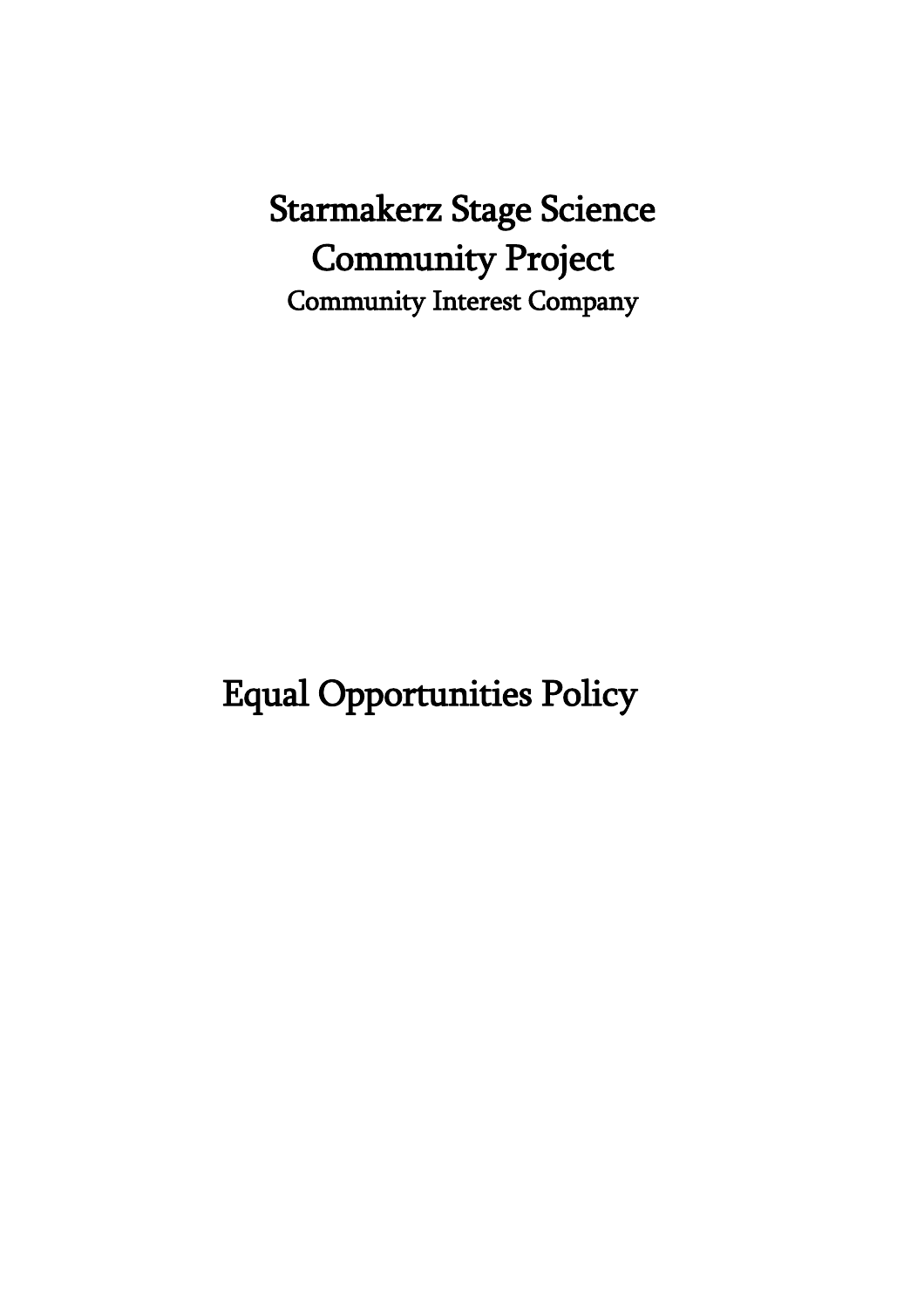Equal Opportunities Policy.

The aim of this policy is to communicate the commitment of the Directors and members to the promotion of equality of opportunity in Starmakerz C.I.C.

It is our policy to provide equality of membership to all, irrespective of:

- gender, including gender reassignment
- marital or civil partnership status
- having or not having dependents
- religious belief or political opinion
- race (including colour, nationality, ethnic or national origins, being an Irish traveller)
- disability
- sexual orientation
- age

We at Starmakerz are opposed to all forms of unlawful and unfair discrimination. All members of the organisation will be treated fairly and will not be discriminated against on any of the above grounds. Decisions on membership, selection for office, training or any other benefit will be made objectively, without unlawful discrimination, and based on aptitude and ability.

We at Starmakerz recognise that the provision of equal opportunities in all our activities will benefit the organisation. Our equal opportunities policy will help members to develop their full potential and the talents and resources of the members will be utilised fully to maximise the effectiveness of the organisation.

Starmakerz recognises that there is a statutory duty under the NI Act 1998, to implement an equal opportunities policy. This policy applies to applicants for employment, volunteers and members of the group alike.

Starmakerz is committed to the principles and practice of Equality. …Starmakerz values the diversity of the local population. We want our services, facilities and resources to be accessible and useful to every citizen regardless of gender, age, ethnic origin, religious belief, disability, marital status, sexual orientation, or any other individual characteristic which may unfairly affect a person's opportunities in life.

## Equality commitments

Starmakerz are committed to:

- promoting equality of opportunity for all persons
- promoting a good and harmonious learning environment in which all men and women are treated with respect and dignity and in which no form of intimidation or harassment is tolerated
- preventing occurrences of unlawful direct discrimination, indirect discrimination, harassment and victimisation
- fulfilling all our legal obligations under the equality legislation and associated codes of practice
- complying with our own equal opportunities policy and associated policies
- taking lawful affirmative or positive action, where appropriate